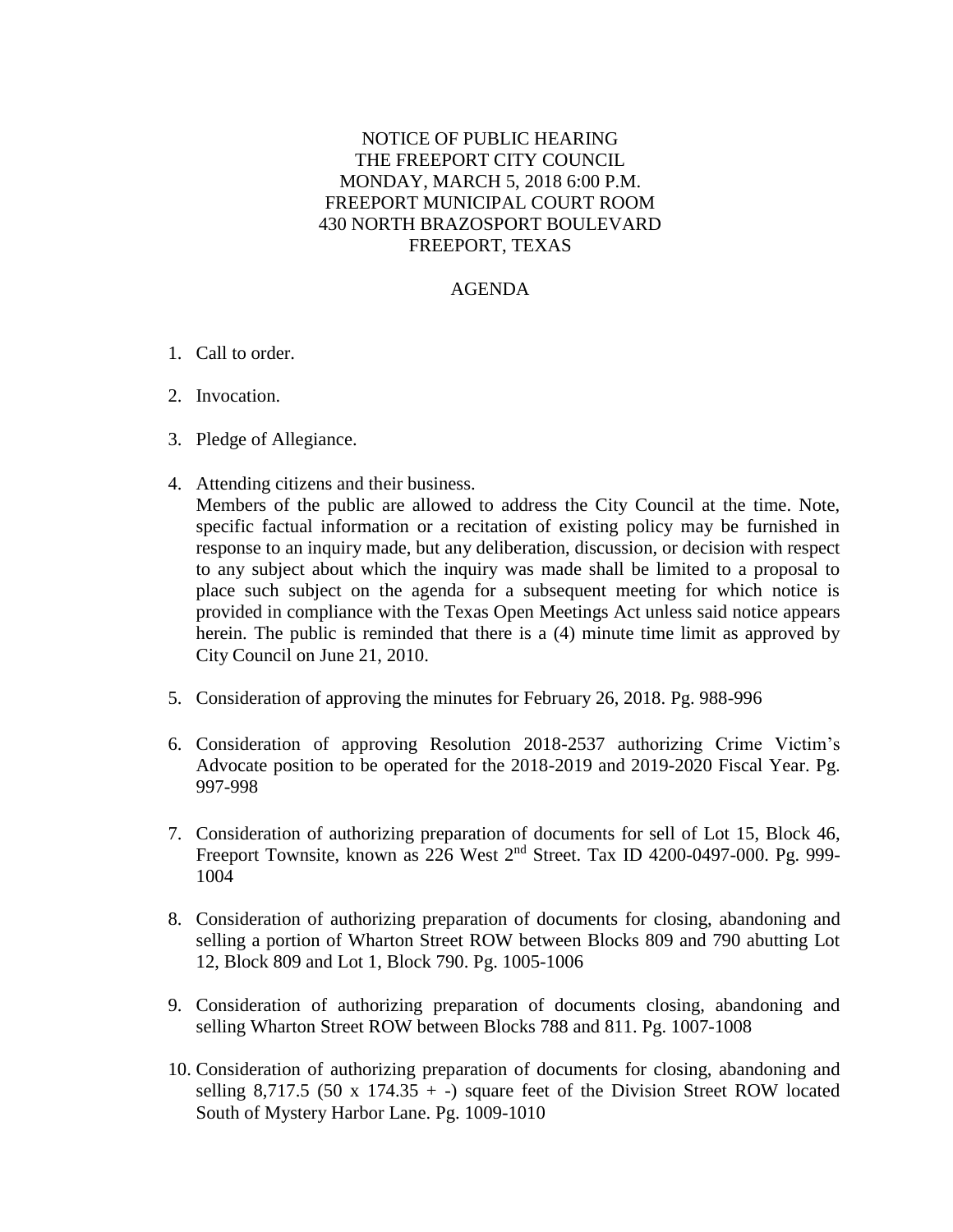- 11. Consideration of approving ten (10) 380 agreements for Guillermo Willie Garcia in the amount of \$5,000.00 each. Pg. 1011-1081
- 12. Consideration of approving obtaining a cost estimate from John Mercer Associates Engineers for a sewer force main at Bryan Mound for the Department of Energy. Pg. 1082-1083
- 13. Consideration of taking action on any other item discussed in Executive Session.

Work Session:

- A. Mayor Troy T. Brimage announcements and comments.
- B. Councilman McDonald Ward A announcements and comments.
- C. Councilman Bass Ward B announcements and comments.
- D. Councilwoman Mireles Ward C announcements and comments.
- E. Councilman Yates Ward D announcements and comments.
- F. Updates on current infrastructure.
- G. Update on Hwy 288 and Brazosport Blvd.
- H. Update on reports / concerns from Department heads.
- I. Discuss Museum budget for maintenance, repairs, projects and events.
- J. Mr. Paschal on building homes in Freeport.
- K. Discuss delivery of Council Packets.

Executive Session:

Section 551.071, Government Code

Consultation with City Attorney concerning pending or contemplated litigation, settlement offers or other matters in which his duty to the City Council under the Texas Disciplinary Rules of Professional Conduct of the State Bar of Texas clearly conflicts with Chapter 551, Government Code, to-wit:

1. Discussion and possible action regarding claims asserted by Jeff Pynes in connections with the termination of his employment with the city and any counterclaims or other response the City may have to such claims.

Section 551.074, Government Code

Deliberations concerning the appointment, employment, evolution, reassignment, duties, discipline or dismissal of a public officer or employee or to hear a complaint or charge against an officer or employee, to wit:

1. Discussion and possible action regarding the appointment of City Manager.